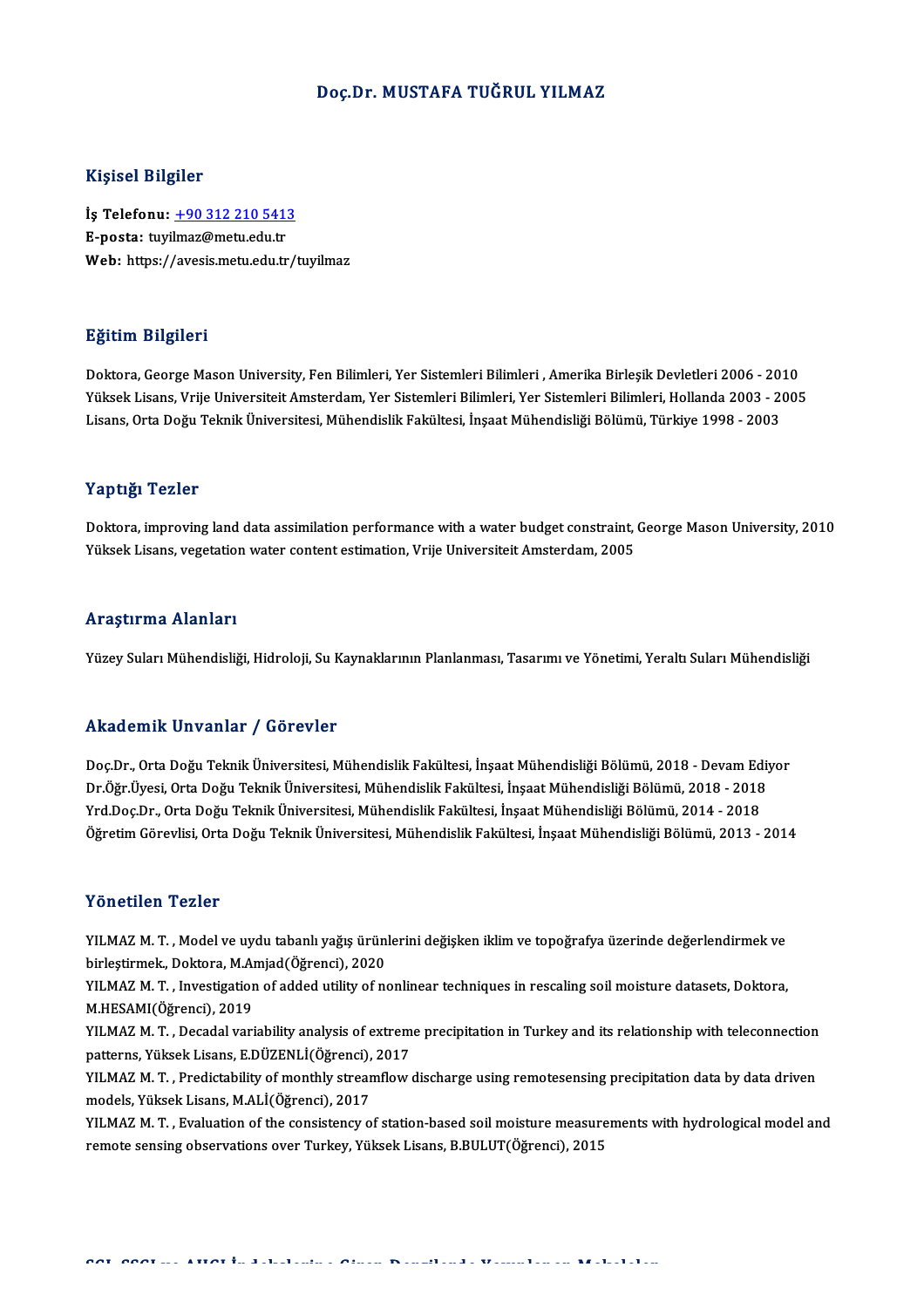# SCI, SSCI ve AHCI İndekslerine Giren Dergilerde Yayınlanan Makaleler<br>.

|       | SUI, SSUI Ve AHUI Indeksierine Giren Dergilerde Yayınlanan Makaleler                                                                                              |
|-------|-------------------------------------------------------------------------------------------------------------------------------------------------------------------|
| I.    | Global spatiotemporal consistency between meteorological and soil moisture drought indices                                                                        |
|       | HESAMI AFSHAR M., Bulut B., DÜZENLİ E., Amjad M., YILMAZ M. T.                                                                                                    |
|       | Agricultural and Forest Meteorology, cilt.316, 2022 (SCI Expanded İndekslerine Giren Dergi)                                                                       |
| Н.    | Performance of hydraulic structures, lifelines and industrial structures during October 30, 2020                                                                  |
|       | Samos-Aegean sea earthquake                                                                                                                                       |
|       | Toprak S., Uckan M. E., YILMAZ M. T., Cuceoglu F., GÜMÜŞAY M. Ü., NACAROĞLU E., Kaya E. S., Aksel M.                                                              |
|       | BULLETIN OF EARTHQUAKE ENGINEERING, 2022 (SCI İndekslerine Giren Dergi)                                                                                           |
| Ш.    | Sensitivity of WRF-derived hydrometeorological extremes to sea surface temperatures in regions                                                                    |
|       | with complex topography and diverse climate                                                                                                                       |
|       | Pilatin H., YÜCEL İ., DÜZENLİ E., YILMAZ M.T.                                                                                                                     |
|       | Atmospheric Research, cilt.264, 2021 (SCI İndekslerine Giren Dergi)                                                                                               |
| IV.   | Improving WRF-Hydro runoff simulations of heavy floods through the sea surface temperature                                                                        |
|       | fields with higher spatio-temporal resolution                                                                                                                     |
|       | Kilicarslan B. M., YÜCEL İ., Pilatin H., DÜZENLİ E., YILMAZ M. T.                                                                                                 |
|       | HYDROLOGICAL PROCESSES, cilt.35, sa.9, 2021 (SCI İndekslerine Giren Dergi)                                                                                        |
| V.    | Intercomparison of the expected change in the temperature and the precipitation retrieved from                                                                    |
|       | CMIP6 and CMIP5 climate projections: A Mediterranean hot spot case, Turkey                                                                                        |
|       | Bağçacı S. Ç., Yücel İ., Düzenli E., Yılmaz M. T.                                                                                                                 |
|       | ATMOSPHERIC RESEARCH, cilt.256, 2021 (SCI İndekslerine Giren Dergi)                                                                                               |
| VI.   | Comparative Evaluation of Microwave L-Band VOD and Optical NDVI for Agriculture Drought                                                                           |
|       | <b>Detection over Central Europe</b>                                                                                                                              |
|       | Afshar M., Al-Yaari A., YILMAZ M. T.                                                                                                                              |
|       | REMOTE SENSING, cilt.13, sa.7, 2021 (SCI Indekslerine Giren Dergi)<br>Evaluating the performance of a WRF initial and physics ensemble over Eastern Black Sea and |
| VII.  | Mediterranean regions in Turkey                                                                                                                                   |
|       | Düzenli E., Yücel İ., Pilatin H., Yılmaz M. T.                                                                                                                    |
|       | Atmospheric Research, cilt.248, 2021 (SCI İndekslerine Giren Dergi)                                                                                               |
| VIII. | Climate change impact assessment on mild and extreme drought events using copulas over Ankara,                                                                    |
|       | Turkev                                                                                                                                                            |
|       | Afshar M., Sorman A. U., Tosunoglu F., Bulut B., YILMAZ M. T., MEHR A. D.                                                                                         |
|       | THEORETICAL AND APPLIED CLIMATOLOGY, cilt.141, sa.3-4, ss.1045-1055, 2020 (SCI İndekslerine Giren Dergi)                                                          |
| IX.   | Performance evaluation of satellite- and model-based precipitation products over varying climate                                                                  |
|       | and complex topography                                                                                                                                            |
|       | Amjad M., YILMAZ M. T., YÜCEL İ., YILMAZ K. K.                                                                                                                    |
|       | JOURNAL OF HYDROLOGY, cilt.584, 2020 (SCI İndekslerine Giren Dergi)                                                                                               |
| Х.    | Impact of Rescaling Approaches in Simple Fusion of Soil Moisture Products                                                                                         |
|       | Afshar M., YILMAZ M. T., Crow W. T.                                                                                                                               |
|       | WATER RESOURCES RESEARCH, cilt.55, sa.9, ss.7804-7825, 2019 (SCI İndekslerine Giren Dergi)                                                                        |
| XI.   | Evaluation of Remotely-Sensed and Model-Based Soil Moisture Products According to Different Soil                                                                  |
|       | Type, Vegetation Cover and Climate Regime Using Station-Based Observations over Turkey                                                                            |
|       | Bulut B., YILMAZ M. T., Afshar M., Sorman A. U., YÜCEL İ., Cosh M. H., Simsek O.                                                                                  |
|       | REMOTE SENSING, cilt.11, sa.16, 2019 (SCI İndekslerine Giren Dergi)                                                                                               |
| XII.  | Decadal variability analysis of extreme precipitation in Turkey and its relationship with                                                                         |
|       | teleconnection patterns                                                                                                                                           |
|       | Duzenli E., Tabari H., Willems P., YILMAZ M.T.                                                                                                                    |
|       | Hydrological Processes, cilt.32, sa.23, ss.3513-3528, 2018 (SCI Expanded İndekslerine Giren Dergi)                                                                |
| XIII. | The added utility of nonlinear methods compared to linear methods in rescaling soil moisture                                                                      |
|       | products                                                                                                                                                          |
|       | Afshar M., YILMAZ M.T.                                                                                                                                            |
|       | REMOTE SENSING OF ENVIRONMENT, cilt.196, ss.224-237, 2017 (SCI İndekslerine Giren Dergi)                                                                          |
| XIV.  | Uydu Kaynaklı Yağmur Verilerinin Hata Oranlarının Deniz Kıyılarına Olan Uzaklığına Bağlı Analizi                                                                  |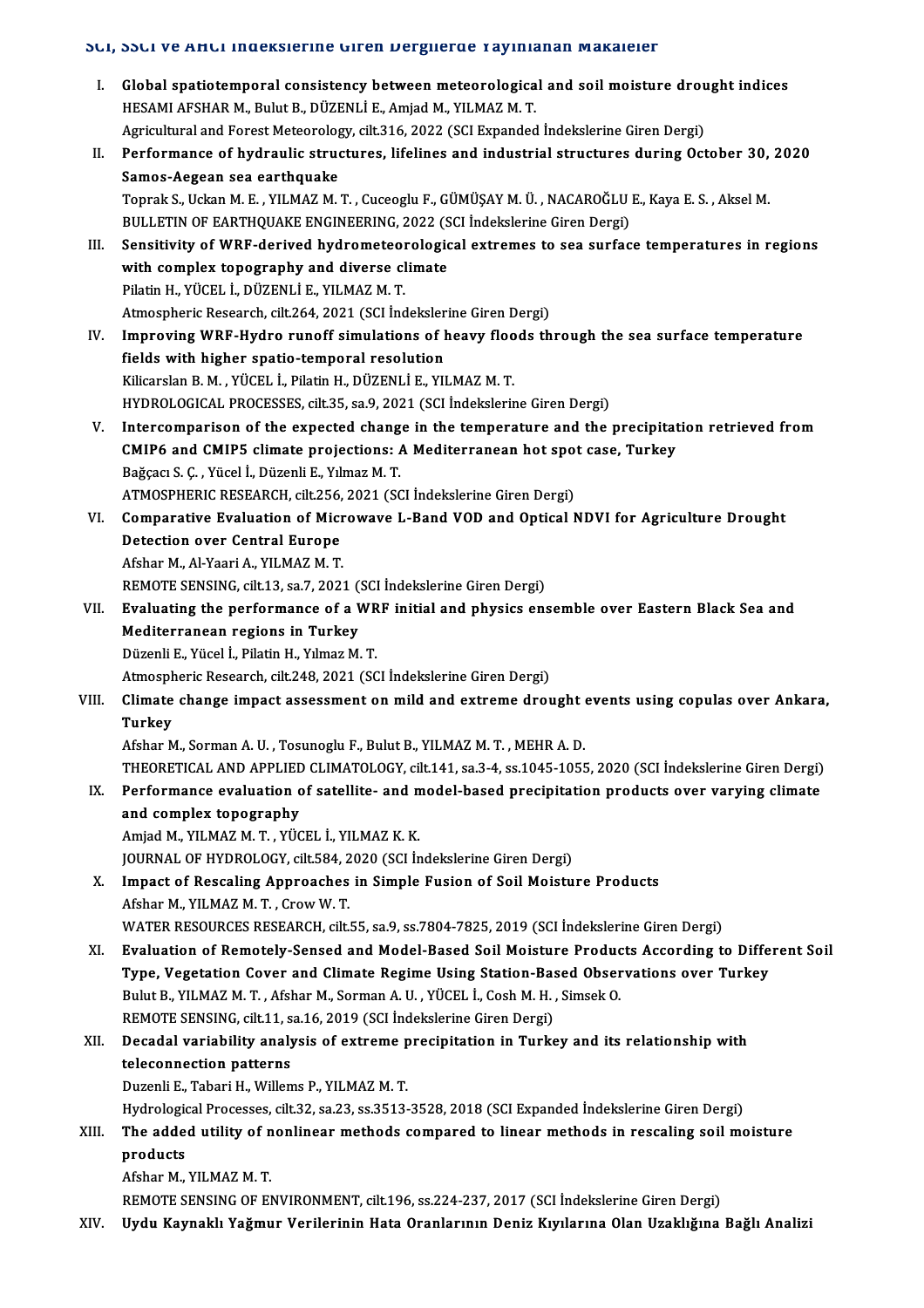yılmaz m., amjad m., bulut b., YILMAZM.T.

yılmaz m., amjad m., bulut b., YILMAZ M. T.<br>Teknik Dergi, cilt.484, ss.7993-8005, 2017 (SCI Expanded İndekslerine Giren Dergi)<br>Monthly flooded area elessifisation using low resolution SAR imagery in tl

XV. Monthly flooded area classification using lowresolution SAR imagery in the Sudd wetland from Teknik Dergi, cil<br>Monthly flood<br>2007 to 2011<br>Wilver D.C. Zai

Wilusz D. C., Zaitchik B. F., Anderson M. C., Hain C. R., YILMAZ M. T., Mladenova I. E.

REMOTE SENSING OF ENVIRONMENT, cilt.194, ss.205-218, 2017 (SCI İndekslerine Giren Dergi)

Wilusz D. C., Zaitchik B. F., Anderson M. C., Hain C. R., YILMAZ M. T., Mladenova I. E.<br>REMOTE SENSING OF ENVIRONMENT, cilt.194, ss.205-218, 2017 (SCI İndekslerine Giren Dergi)<br>XVI. Investigation of the dependence of satel REMOTE SENSING OF ENVIRONMENT, cilt.194, ss.205-218, 2017 (SCI İndekslerine Giren Dergi)<br>Investigation of the dependence of satellite-based precipitation estimate errors to distance from<br>coastline Uydu Kaynakli Yaǧmur Veri Investi<br>coastlii<br>Analizi<br><sup>VII MA7</sup> coastline Uydu Kaynakli Yağmur Verilerinin Hata Oranlarinin Deniz Kiyilarina Olan Uzakliğa Bağli<br>Analizi

YILMAZ M., Amjad M., Bulut B., YILMAZ M.T.

Teknik Dergi/Technical Journal of Turkish Chamber of Civil Engineers, cilt.28, sa.3, ss.7993-8005, 2017 (SCI Indekslerine Giren Dergi) Teknik Dergi/Technical Journal of Turkish Chamber of Civil Engineers, cilt.28, sa.3, ss.7993-8<br>Indekslerine Giren Dergi)<br>XVII. Analysis of the 2007 and 2013 Droughts in Turkey by NOAH Hydrological Model

# Indekslerine Giren Der<br>**Analysis of the 2007**<br>Bulut B., YILMAZ M. T.<br>TEKNIK DEPCL silt 27 Analysis of the 2007 and 2013 Droughts in Turkey by NOAH Hydrolog<br>Bulut B., YILMAZ M. T.<br>TEKNIK DERGI, cilt.27, sa.4, ss.7619-7634, 2016 (SCI İndekslerine Giren Dergi)<br>Türkiye deki 2007 ve 2012 V.l. Kunaklıklarının NOAH Hi

# Bulut B., YILMAZ M. T.<br>TEKNIK DERGI, cilt.27, sa.4, ss.7619-7634, 2016 (SCI İndekslerine Giren Dergi)<br>XVIII. Türkiye deki 2007 ve 2013 Yılı Kuraklıklarının NOAH Hidrolojik Modeli ile İncelenmesi<br>hulut b. XII MAZ M. T. TEKNIK DERGI, cilt.27, sa.4, ss.7619-7634, 2016 (SCI İndekslerine Giren Dergi)<br>Türkiye deki 2007 ve 2013 Yılı Kuraklıklarının NOAH Hidrolojik Modeli ile İn<br>bulut b., YILMAZ M. T.<br>Teknik Dergi, cilt.27, sa.4, ss.7619-7634, Türkiye deki 2007 ve 2013 Yılı Kuraklıklarının NOAH Hidrolojik Modeli ile İnd<br>bulut b., YILMAZ M. T.<br>Teknik Dergi, cilt.27, sa.4, ss.7619-7634, 2016 (SCI Expanded İndekslerine Giren Dergi)<br>Conditional Canula Based Spatial

## bulut b., YILMAZ M. T.<br>Teknik Dergi, cilt.27, sa.4, ss.7619-7634, 2016 (SCI Expanded İndekslerine Giren Dergi)<br>XIX. Conditional Copula-Based Spatial-Temporal Drought Characteristics Analysis-A Case Study over<br>Turkey Teknik D<br>Conditie<br>Turkey<br>Afshar M Conditional Copula-Based Spatial-<br>Turkey<br>Afshar M., Sorman A.U. , YILMAZ M. T.<br>WATER silt 9, sa 10, 2016 (SCL Indokel Turkey<br>Afshar M., Sorman A. U. , YILMAZ M. T.<br>WATER, cilt.8, sa.10, 2016 (SCI İndekslerine Giren Dergi)

## Afshar M., Sorman A. U. , YILMAZ M. T.<br>WATER, cilt.8, sa.10, 2016 (SCI İndekslerine Giren Dergi)<br>XX. Impact of Model Relative Accuracy in Framework of Resealing Observations in Hydrological Data<br>Assimilation Studies WATER, cilt.8, sa.10, 20<br>Impact of Model Rela<br>Assimilation Studies<br>YUMAZM T. CrowW Impact of Model Relative Accu<br>Assimilation Studies<br>YILMAZ M. T. , Crow W. T. , Ryu D.<br>JOUPMAL OF HYDROMETEOROLOG Assimilation Studies<br>YILMAZ M. T. , Crow W. T. , Ryu D.<br>JOURNAL OF HYDROMETEOROLOGY, cilt.17, sa.8, ss.2245-2257, 2016 (SCI İndekslerine Giren Dergi)

# YILMAZ M. T. , Crow W. T. , Ryu D.<br>JOURNAL OF HYDROMETEOROLOGY, cilt.17, sa.8, ss.2245-2257, 2016 (SCI İndekslerine Giren Dergi)<br>XXI. The Evaporative Stress Index as an indicator of agricultural drought in Brazil: An a JOURNAL OF HYDROMET<br>The Evaporative Stres<br>on crop yield impacts The Evaporative Stress Index as an indicator of agricultural drought in Brazil: An assessment base<br>on crop yield impacts<br>Anderson M. C. , Zolin C. A. , Sentelhas P. C. , Hain C. R. , Semmens K., YILMAZ M. T. , Gao F., Otki

on crop yield impacts<br>Anderson M. C. , Zolin C. A. , Sentelhas P. C. , Hain C. R. , Semmens K., YILMAZ M. T. , Gao F., Otk<br>REMOTE SENSING OF ENVIRONMENT, cilt.174, ss.82-99, 2016 (SCI İndekslerine Giren Dergi)<br>Ontimal aven Anderson M. C., Zolin C. A., Sentelhas P. C., Hain C. R., Semmens K., YILMAZ M. T., Gao F., Otkin J. A., Tetrau<br>REMOTE SENSING OF ENVIRONMENT, cilt.174, ss.82-99, 2016 (SCI indekslerine Giren Dergi)<br>XXII. Optimal averaging

# REMOTE SENSING OF ENVIRONMENT, cilt.174, ss.82-99, 2016 (SCI indekslerine Giren Dergi)<br>Optimal averaging of soil moisture predictions from ensemble land surface model sim<br>Crow W. T., Su C. -., Ryu D., YILMAZ M. T.<br>WATER RE Optimal averaging of soil moisture predictions from ensemble land surface model simulations

## Crow W. T. , Su C. - , Ryu D., YILMAZ M. T.<br>WATER RESOURCES RESEARCH, cilt.51, sa.11, ss.9273-9289, 2015 (SCI Indekslerine Giren Dergi)<br>XXIII. Comparison of satellite-derived LAI and precipitation anomalies over Brazil wit WATER RESOURCES RESEARCH, cilt.51, sa.11, ss.9273<br>Comparison of satellite-derived LAI and precipi<br>based Evaporative Stress Index for 2003-2013<br>Anderson M.C. Zelin G.A., Hain G.B., Semmans K. V. Comparison of satellite-derived LAI and precipitation anomalies<br>based Evaporative Stress Index for 2003-2013<br>Anderson M. C. , Zolin C. A. , Hain C. R. , Semmens K., YILMAZ M. T. , Gao F.<br>JOUPMAL OF HYDROLOCY si<sup>1</sup>t 526, 82 based Evaporative Stress Index for 2003-2013<br>Anderson M. C. , Zolin C. A. , Hain C. R. , Semmens K., YILMAZ M. T. , Gao F.<br>JOURNAL OF HYDROLOGY, cilt.526, ss.287-302, 2015 (SCI İndekslerine Giren Dergi)

## Anderson M. C. , Zolin C. A. , Hain C. R. , Semmens K., YILMAZ M. T. , Gao F.<br>JOURNAL OF HYDROLOGY, cilt.526, ss.287-302, 2015 (SCI İndekslerine Giren Dergi)<br>XXIV. Diagnosing Neglected Soil Moisture Source-Sink Process **JOURNAL OF HYDROLOGY**<br>Diagnosing Neglected<br>Energy Balance Model<br>Hain C. B., Crow W. T., A. Diagnosing Neglected Soil Moisture Source-Sinl<br>Energy Balance Model<br>Hain C. R. , Crow W. T. , Anderson M. C. , YILMAZ M. T.<br>JOUPMAL OF HYDROMETEOPOLOCY , silt 16, sa 3, sa 10 Energy Balance Model<br>Hain C. R. , Crow W. T. , Anderson M. C. , YILMAZ M. T.<br>JOURNAL OF HYDROMETEOROLOGY, cilt.16, sa.3, ss.1070-1086, 2015 (SCI İndekslerine Giren Dergi)<br>An intersemperisen of remetely sensed seil mejsture

# Hain C. R. , Crow W. T. , Anderson M. C. , YILMAZ M. T.<br>JOURNAL OF HYDROMETEOROLOGY, cilt.16, sa.3, ss.1070-1086, 2015 (SCI Indekslerine Giren Dergi)<br>XXV. An intercomparison of remotely sensed soil moisture products at var JOURNAL OF HYDRO<br>An intercompariso<br>Iberian Peninsula<br>Perinussa P. Vilmar An intercomparison of remotely sensed soil moist<mark><br>Iberian Peninsula</mark><br>Parinussa R., Yilmaz M.T., Anderson M., Hain C., de Jeu R.<br>Hydnologiael Processos, silt 28, se 18, se 1865, 1976, 2014

Iberian Peninsula<br>Parinussa R., Yilmaz M. T. , Anderson M., Hain C., de Jeu R.<br>Hydrological Processes, cilt.28, sa.18, ss.4865-4876, 2014 (SCI İndekslerine Giren Dergi)

### XXVI. Evaluation of Assumptions in Soil Moisture Triple Collocation Analysis YILMAZ M.T., Crow W.T. Evaluation of Assumptions in Soil Moisture Triple Collocation Analysis<br>YILMAZ M. T., Crow W. T.<br>JOURNAL OF HYDROMETEOROLOGY, cilt.15, sa.3, ss.1293-1302, 2014 (SCI İndekslerine Giren Dergi)<br>The Aute Tuned Land Date Assimil YILMAZ M. T., Crow W. T.<br>JOURNAL OF HYDROMETEOROLOGY, cilt.15, sa.3, ss.1293-1302, 2<br>XXVII. The Auto-Tuned Land Data Assimilation System ( ATLAS)

**JOURNAL OF HYDROMETH<br>The Auto-Tuned Land I<br>Crow W.T., YILMAZ M.T.<br>WATED DESOUDGES DESE** The Auto-Tuned Land Data Assimilation System ( ATLAS)<br>Crow W. T. , YILMAZ M. T.<br>WATER RESOURCES RESEARCH, cilt.50, sa.1, ss.371-385, 2014 (SCI İndekslerine Giren Dergi)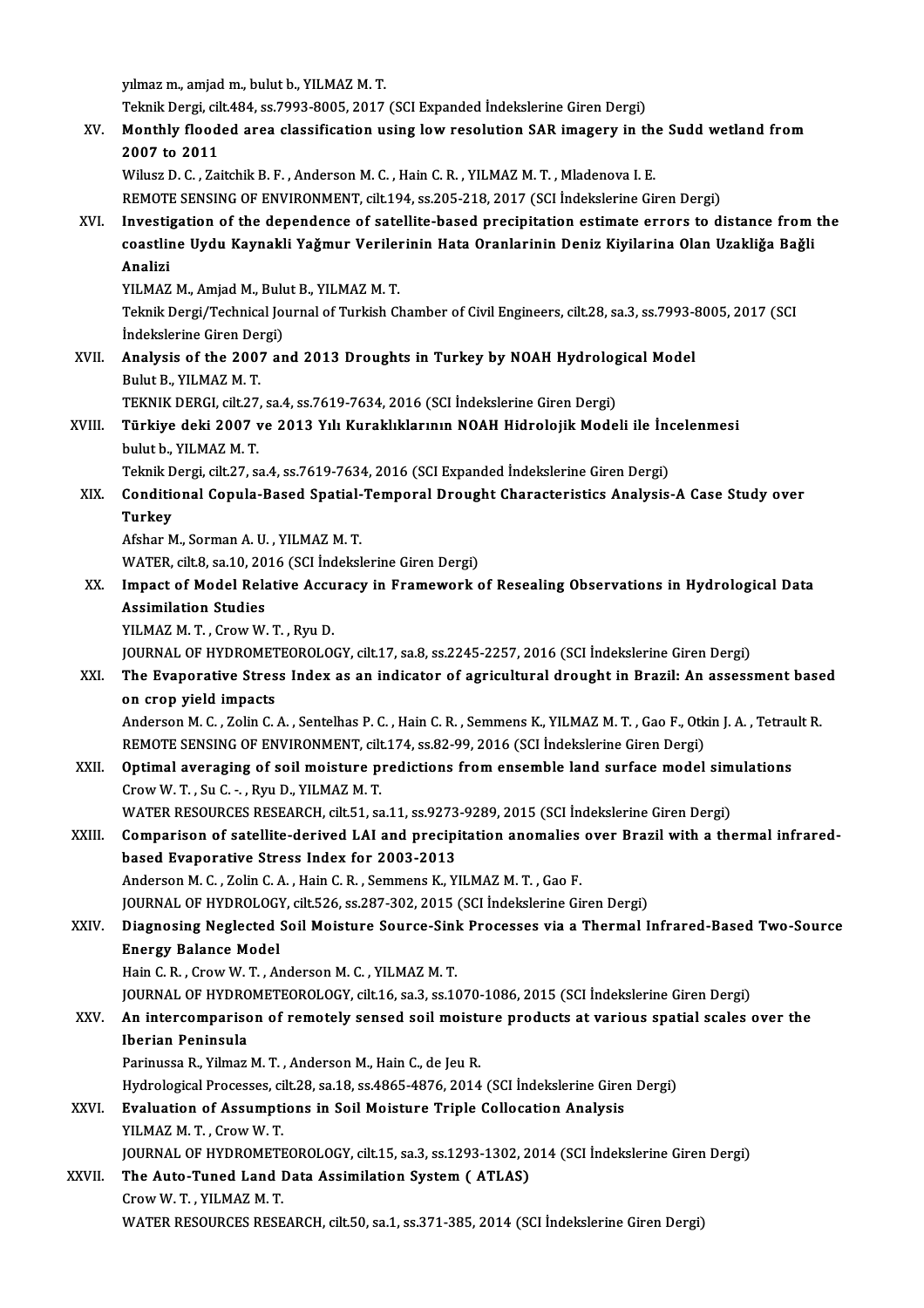| XXVIII.      | Comparison of prognostic and diagnostic surface flux modeling approaches over the Nile River<br>basin          |
|--------------|----------------------------------------------------------------------------------------------------------------|
|              | YILMAZ M. T., Anderson M. C., Zaitchik B., Hain C. R., Crow W. T., Ozdogan M., Chun J. A., Evans J.            |
|              | WATER RESOURCES RESEARCH, cilt.50, sa.1, ss.386-408, 2014 (SCI Indekslerine Giren Dergi)                       |
| XXIX.        | The optimality of potential rescaling approaches in land data assimilation                                     |
|              | Tugrul Yilmaz M. T., Crow W. T.                                                                                |
|              | Journal of Hydrometeorology, cilt.14, sa.2, ss.650-660, 2013 (SCI Indekslerine Giren Dergi)                    |
| XXX.         | An objective methodology for merging satellite- and model-based soil moisture products                         |
|              | Yilmaz M. T., Crow W., Anderson M., Hain C.                                                                    |
|              | Water Resources Research, cilt.48, sa.11, 2012 (SCI İndekslerine Giren Dergi)                                  |
| XXXI.        | Towards an integrated soil moisture drought monitor for East Africa                                            |
|              | Anderson W., Zaitchik B., Hain C., Anderson M., Yilmaz M. T., Mecikalski J., Schultz L.                        |
|              | Hydrology and Earth System Sciences, cilt.16, sa.8, ss.2893-2913, 2012 (SCI İndekslerine Giren Dergi)          |
| XXXII.       | Reducing water imbalance in land data assimilation: Ensemble filtering without perturbed                       |
|              | observations                                                                                                   |
|              | Yilmaz M. T., Delsole T., Yilmaz M. T.                                                                         |
|              | Journal of Hydrometeorology, cilt 13, sa 1, ss 413-420, 2012 (SCI Indekslerine Giren Dergi)                    |
| XXXIII.      | The impact of land surface temperature on soil moisture anomaly detection from passive microwave               |
|              | observations                                                                                                   |
|              | Parinussa R., Holmes T., Yilmaz M. T., Crow W.                                                                 |
|              | Hydrology and Earth System Sciences, cilt.15, sa.10, ss.3135-3151, 2011 (SCI Indekslerine Giren Dergi)         |
| XXXIV.       | Improving land data assimilation performance with a water budget constraint                                    |
|              | Yilmaz M. T., Delsole T., Houser P. R.                                                                         |
|              | Journal of Hydrometeorology, cilt.12, sa.5, ss.1040-1055, 2011 (SCI İndekslerine Giren Dergi)                  |
| <b>XXXV</b>  | Comparison of vegetation water contents derived from shortwave-infrared and passive-microwave                  |
|              | sensors over central Iowa                                                                                      |
|              | Hunt E. R., Li L., Yilmaz M. T., Jackson T. J.                                                                 |
|              | Remote Sensing of Environment, cilt.115, sa.9, ss.2376-2383, 2011 (SCI İndekslerine Giren Dergi)               |
| XXXVI.       | Predictability of seasonal precipitation using joint probabilities                                             |
|              | Yilmaz M. T., DelSole T.                                                                                       |
|              | Journal of Hydrometeorology, cilt.11, sa.2, ss.533-541, 2010 (SCI Indekslerine Giren Dergi)                    |
| XXXVII.      | Optimally merging precipitation to minimize land surface modeling errors                                       |
|              | Tugrul Yilmaz M. T., Houser P., Shrestha R., Anantharaj V. G.                                                  |
|              | Journal of Applied Meteorology and Climatology, cilt.49, sa.3, ss.415-423, 2010 (SCI Indekslerine Giren Dergi) |
| XXXVIII.     | Remote sensing of vegetation water content from equivalent water thickness using satellite imagery             |
|              | Yilmaz M. T., Hunt Jr. E. R., Jackson T. J.                                                                    |
|              | Remote Sensing of Environment, cilt.112, sa.5, ss.2514-2522, 2008 (SCI İndekslerine Giren Dergi)               |
| <b>XXXIX</b> | Vegetation water content during SMEX04 from ground data and Landsat 5 Thematic Mapper imagery                  |
|              | Yilmaz M. T., Hunt Jr. E. R., Goins L. D., Ustin S. L., Vanderbilt V. C., Jackson T. J.                        |
|              | Remote Sensing of Environment, cilt.112, sa.2, ss.350-362, 2008 (SCI Indekslerine Giren Dergi)                 |

### Diğer Dergilerde Yayınlanan Makaleler

iğer Dergilerde Yayınlanan Makaleler<br>I. Türkiye deki 2000 2015 yillari arasindaki evapotranspirasyonun Noah hidrolojik modeli ile<br>inselenmesi r Dergnere<br>Türkiye dek<br>incelenmesi<br><sup>VII MAZ M T</sup> Türkiye deki 2000 2<br>incelenmesi<br>YILMAZ M. T. , Bulut B.<br>Diele Üniversitesi Müha

incelenmesi<br>YILMAZ M. T. , Bulut B.<br>Dicle Üniversitesi Mühendislik-Mimarlık Fakültesi Dergisi, cilt.7, ss.225-236, 2016 (Diğer Kurumların Hakemli YILMAZ M<br>Dicle Ünive<br>Dergileri)<br>Üslü Fala Dicle Üniversitesi Mühendislik-Mimarlık Fakültesi Dergisi, cilt.7, ss.225-236, 2016 (Diğer Kurumların Hakeml<br>Dergileri)<br>II. Üçlü Eşleştirme Yöntemi ile Uydu ve Hidrolojik Model Kaynaklı Toprak Nemi Değerlerinin Hata<br>Oranla

Dergileri)<br>Üçlü Eşleştirme Yönter<br>Oranlarının Bulunması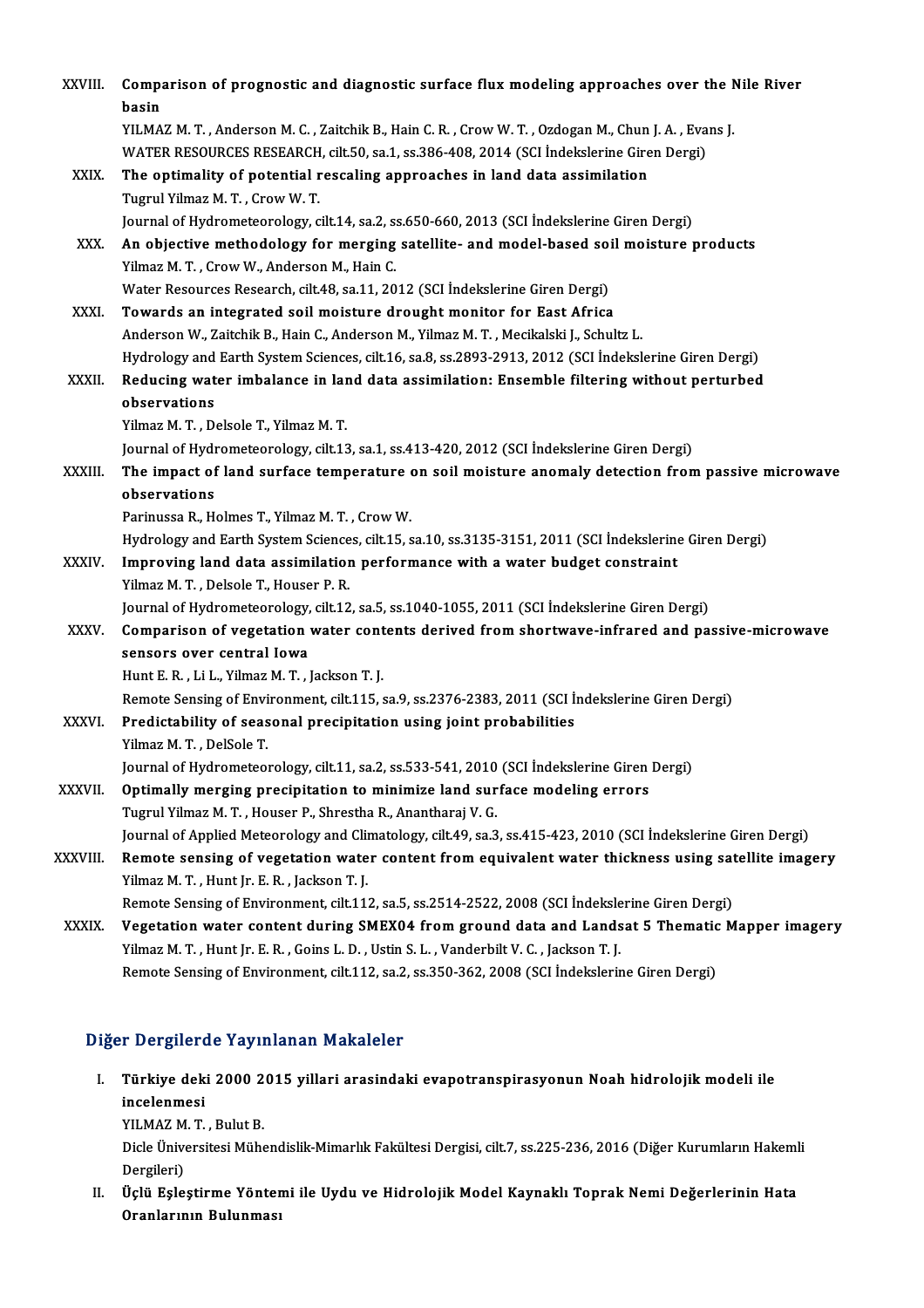YILMAZMT.

YILMAZ M. T.<br>Çukurova Üniversitesi Mühendislik Mimarlık Fakültesi Dergisi, cilt.31, ss.231-240, 2016 (Diğer Kurumların Hakemli<br>Persileri) YILMAZ M<br>Çukurova<br>Dergileri)<br>Enhangin Cukurova Üniversitesi Mühendislik Mimarlık Fakültesi Dergisi, cilt.31, ss.231-240, 2016 (Diğer Kurumları<br>Dergileri)<br>III. Enhancing model-based land surface temperature estimates using multiplatform microwave<br>Absorvations

Dergileri)<br>Enhancing mo<br>observations<br>Holmes T P H Enhancing model-based land surface temperature estimate:<br>observations<br>Holmes T. R. H. , Crow W. T. , Yilmaz M. T. , Jackson T. J. , Basara J. B.<br>Journal of Coophysical Basarch Atmospheres, silt 119, sa 2, ss 577

observations<br>Holmes T. R. H. , Crow W. T. , Yilmaz M. T. , Jackson T. J. , Basara J. B.<br>Journal of Geophysical Research Atmospheres, cilt.118, sa.2, ss.577-591, 2013 (Diğer Kurumların Hakemli<br>Dergileri) Holmes T.<br>Journal of<br>Dergileri)

# Dergileri)<br>Hakemli Kongre / Sempozyum Bildiri Kitaplarında Yer Alan Yayınlar

akemli Kongre / Sempozyum Bildiri Kitaplarında Yer Alan Yayınlar<br>I. Evaluation of a Hydro-Meteorological Model System for Flood Forecasting of a Mediterranean Basin<br>in Turkey inn Rong<br>Evaluation<br>in Turkey<br>Kikonalan l Evaluation of a Hydro-Meteorological Model System<br>in Turkey<br>Kılıçarslan B., Duzenli E., Pilatin H., YÜCEL İ., YILMAZ M. T.<br>ECU Canaral Assembly 2020 4 - 08 Mayıs 2020

in Turkey<br>Kılıçarslan B., Duzenli E., Pilatin H., YÜCEL İ., YILMAZ M. T.<br>EGU General Assembly 2020, 4 - 08 Mayıs 2020

- Kılıçarslan B., Duzenli E., Pilatin H., YÜCEL İ., YILMAZ M. T.<br>EGU General Assembly 2020, 4 08 Mayıs 2020<br>II. Estimation of Wheat Yield using Remotely Sensed and Modeled Data over Turkey<br>bulut b. YILMAZ M. T. Afshan M. EGU General Assembly 2020, 4 - (<br>Estimation of Wheat Yield usi<br>bulut b., YILMAZ M. T. , Afshar M.<br>ECU Ceneral Assembly 2020 4 - 4 Estimation of Wheat Yield using Remotely<br>bulut b., YILMAZ M. T. , Afshar M.<br>EGU General Assembly 2020, 4 - 08 Mayıs 2020<br>Evalustion of the norformange of WBE me
- bulut b., YILMAZ M. T. , Afshar M.<br>EGU General Assembly 2020, 4 08 Mayıs 2020<br>III. Evaluation of the performance of WRF model in extreme precipitation estimation concerning the<br>changing model configuration and the spatia EGU General Assembly 2020, 4 - 08 Mayıs 2020<br>Evaluation of the performance of WRF model in extreme precipitation<br>changing model configuration and the spatial and temporal variations<br>Purenli E. Bilatin H. VÜCEL İ. Kılısarsl Evaluation of the performance of WRF model in ex<br>changing model configuration and the spatial and t<br>Duzenli E., Pilatin H., YÜCEL İ., Kılıçarslan B., YILMAZ M. T.<br>ECU Canaral Assembly 2020 4 - 08 Mayıs 2020 changing model configuration and the spatial and temporal variations<br>Duzenli E., Pilatin H., YÜCEL İ., Kılıçarslan B., YILMAZ M. T.<br>EGU General Assembly 2020, 4 - 08 Mayıs 2020 Duzenli E., Pilatin H., YÜCEL İ., Kılıçarslan B., YILMAZ M. T.<br>EGU General Assembly 2020, 4 - 08 Mayıs 2020<br>IV. Production of a High-Resolution Improved Radar Precipitation Estimation Map Using Gauge
- EGU General Assembly 2020, 4 08 Mayıs<br>Production of a High-Resolution Impi<br>Adjustment Bias Correction Methods<br>Yousefi K. B., XII MAZ M.T., Orturk K., XÜC Production of a High-Resolution Improved Radar Prec<br>Adjustment Bias Correction Methods<br>Yousefi K. P. , YILMAZ M. T. , Ozturk K., YÜCEL İ., YILMAZ K. K.<br>ECU Coneral Assembly 2020 .4 . 09 Meyrs 2020 Adjustment Bias Correction Methods<br>Yousefi K. P. , YILMAZ M. T. , Ozturk K., YÜCEL İ., YILMAZ K. K.<br>EGU General Assembly 2020, 4 - 08 Mayıs 2020 Yousefi K. P. , YILMAZ M. T. , Ozturk K., YÜCEL İ., YILMAZ K. K.<br>EGU General Assembly 2020, 4 - 08 Mayıs 2020<br>V. Evaluation of gauge adjustment methods in improving radar precipitation estimation quality over<br>Antalya radar
- EGU General Assembly 2020<br>Evaluation of gauge adju<br>Antalya radar in Turkey.<br>Yousufi K.P., YU MAZ M.T. Antalya radar in Turkey.<br>Yousufi K.P., YILMAZ M.T., Ozturk K., YÜCEL İ., YILMAZ K.K. Antalya radar in Turkey.<br>Yousufi K. P. , YILMAZ M. T. , Ozturk K., YÜCEL İ., YILMAZ K. K.<br>IV. Meteorolojik Uzaktan Algılama Sempozyumu, Türkiye, 11 - 15 Kasım 2019<br>Velidation of TMPA and ECMWE Presinitation Estimates Heing

VI. Validation of TMPA and ECMWF Precipitation Estimates Using Gauge Based Observations over West<br>Azarbayjan province of Iran IV. Meteorolojik Uzaktan Algılam<br>Validation of TMPA and ECM<br>Azarbayjan province of Iran Azarbayjan province of Iran<br>Afshar M., amjad m., bulut b., Duzenli E., Yousufi K. P. , YILMAZ M. T.<br>The 1st International and 4th National Congress on Iranian Irrigation and Drainage, 13 - 14 Kasım 2019<br>Validation of TMBA

Afshar M., amjad m., bulut b., Duzenli E., Yousufi K. P., YILMAZ M. T.

# Afshar M., amjad m., bulut b., Duzenli E., Yousufi K. P. , YILMAZ M. T.<br>The 1st International and 4th National Congress on Iranian Irrigation and Drainage, 13 - 14 Kasım 2019<br>VII. Validation of TMPA and ECMWF Precipita The 1st International and 4th Na<br>Validation of TMPA and ECM<br>Azarbayjan province of Iran<br>Hesam Afshar M. Amiad M. Bub Validation of TMPA and ECMWF Precipitation Estimates Using Gauge Ba<br>Azarbayjan province of Iran<br>Hesamı Afshar M., Amjad M., Bulut B., Düzenli E., Patakchi Yousufi K., Yılmaz M. T.<br>The 1st International and 4th National Con

Azarbayjan province of Iran<br>Hesamı Afshar M., Amjad M., Bulut B., Düzenli E., Patakchi Yousufi K., Yılmaz M. T.<br>The 1st International and 4th National Congress on Iranian Irrigation and Drainage, Urmia, İran, 13 - 14 Kasım Hesan<br>The 1:<br>2019<br>iklim The 1st International and 4th National Congress on Iranian Irrigation and Drainage, Urmia, İran 2019<br>2019<br>VIII. İklim Değişikliğinin Kuzey Ege Havzası Su Potansiyeline Olan Etkisinin Araştırılması<br>VII MAZM T. bulut b. Afsh

- 2019<br>İklim Değişikliğinin Kuzey Ege Havzası Su Potansiyeline Olan Etkisinin Araştırılması<br>YILMAZ M.T., bulut b., Afshar M., YÜCEL İ., Aras M., Ozaltin A. M. , Dogan N., Barkis N., Tanir T., Ozcam B.<br>10 Ulusal Hidrolaji Kon İklim Değişikliğinin Kuzey Ege Havzası Su Potansi:<br>YILMAZ M. T. , bulut b., Afshar M., YÜCEL İ., Aras M., Ozal<br>10. Ulusal Hidroloji Kongresi, Türkiye, 9 - 12 Ekim 2019<br>TMBA VE ECMWE veğiş verilerinin ver gözlem yer YILMAZ M. T., bulut b., Afshar M., YÜCEL İ., Aras M., Ozaltin A. M., Dogan N., Barki<br>10. Ulusal Hidroloji Kongresi, Türkiye, 9 - 12 Ekim 2019<br>IX. TMPA VE ECMWF yağiş verilerinin yer gözlem verileriyle doğrulanmasi<br>2000 mia
- 10. Ulusal Hidroloji Kongresi, Türkiye, 9 12 Ekim 2019<br>TMPA VE ECMWF yağiş verilerinin yer gözlem verileriyle doğrulanmasi<br>amjad m., Duzenli E., Afshar M., bulut b., Senocak A. U. G. , YILMAZ K. K. , YILMAZ M. T. , YÜCEL TMPA VE ECMWF yağiş verilerinin yer gözlem ver<br>amjad m., Duzenli E., Afshar M., bulut b., Senocak A. U. G. ,<br>10. Ulusal Hidroloji Kongresi., Türkiye, 9 - 12 Ekim 2019<br>Mahayl Büyüme Durumunun Islanmasi Jein Ibe Gö amjad m., Duzenli E., Afshar M., bulut b., Senocak A. U. G. , YILMAZ K. K. , YILMAZ M. T. , YÜCEL İ.<br>10. Ulusal Hidroloji Kongresi., Türkiye, 9 - 12 Ekim 2019<br>X. Mahsul Büyüme Durumunun Izlenmesi Için Iha Görüntülerinden E
- 10. Ulusal Hidroloji Kongresi, Türkiy<br>Mahsul Büyüme Durumunun Izle<br>Indekslerinin Değerlendirilmesi<br>Feirekhnour E. Afeber M. Durenli E Mahsul Büyüme Durumunun Izlenmesi Için Iha Görüntül<br>Indekslerinin Değerlendirilmesi<br>Feizolahpour F., Afshar M., Duzenli E., Besharat S., YILMAZ M. T.<br>Y. Türkiye Ulusel Estegrametri ve Uraktan Algılama Birliği (TUP)

Indekslerinin Değerlendirilmesi<br>Feizolahpour F., Afshar M., Duzenli E., Besharat S., YILMAZ M. T.<br>X. Türkiye Ulusal Fotogrametri ve Uzaktan Algılama Birliği (TUFUAB) Teknik Sempozyumu, Türkiye, 25 - 27 Nisan<br>2019 Feizo<br>X. Tü<br>2019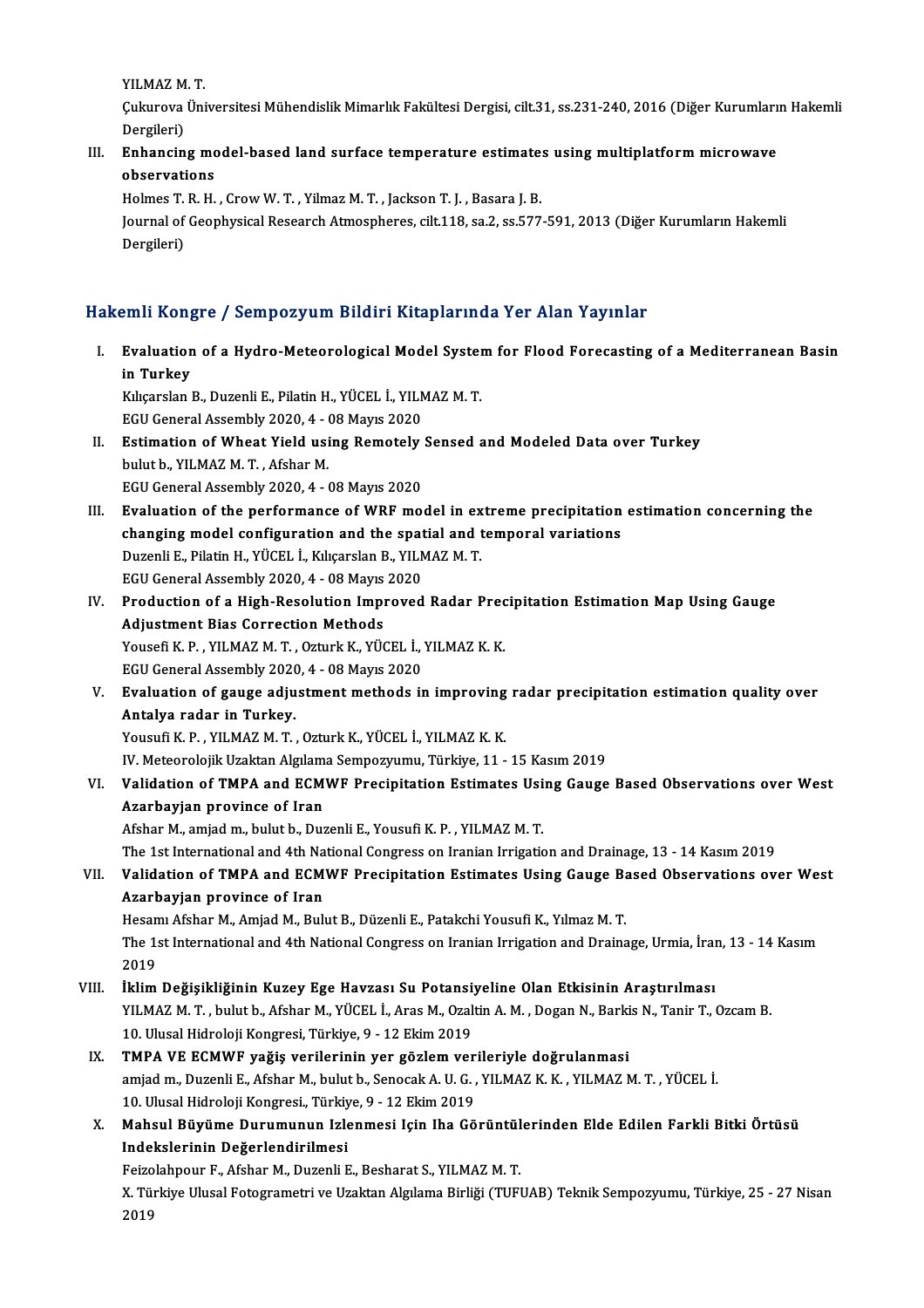XI. Uncertainty Assessment of Satellite- and Model-based Precipitation Products over Complex Terrain<br>Af Turkey Uncertaint<br>of Turkey<br>amiad m. V

of Turkey<br>amjad m., YILMAZ M. T. , YÜCEL İ., YILMAZ K. K. EGU General Assembly 2019, 7 - 12 Nisan 2019

amjad m., YILMAZ M. T. , YÜCEL İ., YILMAZ K. K.<br>EGU General Assembly 2019, 7 - 12 Nisan 2019<br>XII. The Evaluation of Remotely-Sensed and Model-Based Soil Moisture Products According to Different<br>Soil Tyne, Vegetation Co EGU General Assembly 2019, 7 - 12 Nisan 2019<br>The Evaluation of Remotely-Sensed and Model-Based Soil Moisture Products According to Diffe<br>Soil Type, Vegetation Cover and Climate Regime Using Station-Based Observations over The Evaluation of Remotely-Sensed<br>Soil Type, Vegetation Cover and Cli<br>Bulut B., Hesamı Afshar M., Yılmaz M. T.<br>ECU Coneral Assembly 2019, Vienna, Ar Soil Type, Vegetation Cover and Climate Regime Using Station-Based Observations over Turkey<br>Bulut B., Hesamı Afshar M., Yılmaz M. T.<br>EGU General Assembly 2019, Vienna, Avusturya, 7 - 12 Nisan 2019

Bulut B., Hesamı Afshar M., Yılmaz M. T.<br>EGU General Assembly 2019, Vienna, Avusturya, 7 - 12 Nisan 2019<br>XIII. Linear and Nonlinear Responses of Turkish Extreme Rainfall Oscillations to Large-Scale Atmospheric<br>Circulat EGU General A<br>Linear and N<br>Circulations<br>Duzenli E. tab Linear and Nonlinear Responses of Tur<br>Circulations<br>Duzenli E., tabari H., willems p., YILMAZ M. T.<br>ECU Canaral Assembly 2019, 7, 12 Nisan 20

Circulations<br>Duzenli E., tabari H., willems p., YILMAZ M. T.<br>EGU General Assembly 2019, 7 - 12 Nisan 2019

XIV. The Evaluation of Remotely-Sensed and Model-Based SoilMoisture Products According to Different EGU General Assembly 2019, 7 - 12 Nisan 2019<br>The Evaluation of Remotely-Sensed and Model-Based Soil Moisture Products According to Diffe<br>Soil Type, Vegetation Cover and Climate Regime Using Station-Based Observations over The Evaluation of Remotely-9<br>Soil Type, Vegetation Cover<br>bulut b., Afshar M., YILMAZ M. T.<br>FCU Coneral Assembly 2010-7 Soil Type, Vegetation Cover and Climate Re<br>bulut b., Afshar M., YILMAZ M. T.<br>EGU General Assembly 2019, 7 - 12 Nisan 2019<br>Comparison of reeseling techniques in the

# bulut b., Afshar M., YILMAZ M. T.<br>EGU General Assembly 2019, 7 - 12 Nisan 2019<br>XV. Comparison of rescaling techniques in the framework of merging soil moisture time series<br>Afshan M. bulut b. XII MAZ M. T. EGU General Assembly 2019, 7 -<br>Comparison of rescaling tech<br>Afshar M., bulut b., YILMAZ M. T.<br>ESA CCL Sail Maisture user wealt Comparison of rescaling techniques in the frame<br>Afshar M., bulut b., YILMAZ M. T.<br>ESA CCI Soil Moisture user workshop, 15 Kasım 2018<br>Validation of Bamata Sansing, and Madal Basad

Afshar M., bulut b., YILMAZ M. T.<br>ESA CCI Soil Moisture user workshop, 15 Kasım 2018<br>XVI. Validation of Remote Sensing- and Model-Based Soil Moisture Products Using Station-Based<br>Observations Over Turkey ESA CCI Soil Moisture user wo<br>Validation of Remote Sensi<br>Observations Over Turkey<br>bulut b. Afsbar M. XII MAZ M. **Validation of Remote Sensing<br>Observations Over Turkey<br>bulut b., Afshar M., YILMAZ M.T.**<br>ESA CCLSail Maisture user work Observations Over Turkey<br>bulut b., Afshar M., YILMAZ M. T.<br>ESA CCI Soil Moisture user workshop, 15 Kasım 2018 - 15 Kasım 2019

XVII. ANALYSIS OF TERRESTRIAL WATER STORAGE CHANGE USING GRACE-BASED OBSERVATIONS OVER EUPHRATES-TIGRIS BASIN ANALYSIS OF TERRESTRIAL WATER STORAGE CHANGE USING GRACE-BASED OBSERVATIONS OVER<br>EUPHRATES-TIGRIS BASIN<br>YILMAZ M. T. , Karasu İ., YILMAZ K. K. , Tüfekçi Avşar N., Selek B., Aras M., Özaltın A. M. , Duygu M. B. , Kirmencioğ

EL<br>YI<br>B. YILMAZ M. T. , Karasu İ., YILMAZ K. K. , Tüfekçi Avşar N., Selek B., Aras M., Özaltın A. M. , Duygu M. B. , Kirmencio<br>B.<br>Türkiye Ulusal Jeodezi ve Jeofizik Birliği Bilimsel Kongresi, İzmir, Türkiye, 30 Mayıs - 02 Haziran 2

- B.<br>Türkiye Ulusal Jeodezi ve Jeofizik Birliği Bilimsel Kongresi, İzmir, Türkiye, 30 Mayıs 02 Haziran 2018,<br>XVIII. Inter-comparison and Accuracy Assessment of Satellite and Model Precipitation Products<br>Amied m. XII MA Türkiye Ulusal Jeodezi ve Jeofizik Birliği Bilimse<br>Inter-comparison and Accuracy Assessme<br>amjad m., YILMAZ M. T. , YÜCEL İ., YILMAZ K. K.<br>ECU Canaral Assembly 2019 - 8 - 12 Nisan 2019 Inter-comparison and Accuracy Assessmen<br>amjad m., YILMAZ M. T. , YÜCEL İ., YILMAZ K. K.<br>EGU General Assembly 2018., 8 - 13 Nisan 2018<br>Evaluation of Balations amang Draught Ind amjad m., YILMAZ M. T. , YÜCEL İ., YILMAZ K. K.<br>EGU General Assembly 2018., 8 - 13 Nisan 2018<br>XIX. Evaluation of Relations among Drought Indices and Remotely Sensed Soil<br>bylyth Afchan M, YUMAZ M, T.
- EGU General Assembly 2018., 8 -<br>**Evaluation of Relations amor**<br>bulut b., Afshar M., YILMAZ M. T.<br>FCU Ceneral Assembly 2018. 8 Evaluation of Relations among Drought Incolution, Afshar M., YILMAZ M. T.<br>EGU General Assembly 2018, 8 - 13 Nisan 2018<br>Assessing Drought Heing Cordoy Ensemble bulut b., Afshar M., YILMAZ M. T.<br>EGU General Assembly 2018, 8 - 13 Nisan 2018<br>XX. Assessing Drought Using Cordex Ensemble Climate Models In Mediterranean Climate Region Of<br>Turkey

# EGU Gen<br>Assessi<br>Turkey<br>novrez c Assessing Drought Using Cordex Er<br>Turkey<br>poyraz a., YÜCEL İ., aziz r., YILMAZ M. T.<br>European Coophysical Union Congress ( Turkey<br>poyraz a., YÜCEL İ., aziz r., YILMAZ M. T.<br>Eurepean Geophysical Union Congress (EGU) 2018, 8 - 13 Nisan 2018<br>Evaluation of Satallite and Model Precipitation Preducts Over

poyraz a., YÜCEL İ., aziz r., YILMAZ M. T.<br>Eurepean Geophysical Union Congress (EGU) 2018, 8 - 13 Nisan 2018<br>XXI. Evaluation of Satellite and Model Precipitation Products Over Turkey<br>amjad m., YILMAZ M. T. Eurepean Geophysical I<br>**Evaluation of Satellit**<br>amjad m., YILMAZ M. T.<br>American Ceophysical I Evaluation of Satellite and Model Precipitation Product<br>amjad m., YILMAZ M. T.<br>American Geophysical Union Fall Meeting, 11 - 15 Aralık 2017<br>Assessment of Environmental Elews under Human Intel

### amjad m., YILMAZ M. T.<br>American Geophysical Union Fall Meeting, 11 - 15 Aralık 2017<br>XXII. Assessment of Environmental Flows under Human Intervention and Climate Change Conditions in a<br>Mediterranean Wetershed American Geophysical Union F<br>Assessment of Environmen<br>Mediterranean Watershed<br>VU MAZ M T - ALB E - Aree M Assessment of Environmental Flows under Human Intervention and Climate Change Condition<br>Mediterranean Watershed<br>YILMAZ M.T., ALP E., Aras M., Özaltın A. M. , Sarıcan Y., Afsar M., Bulut B., Ersoy E. N. , Karasu İ. G. , Öne Mediterranean Watershed<br>YILMAZ M. T. , ALP E., Aras M., Özaltın A. M. , Sarıcan Y., Afsar M., Bulut B., Ersoy E. N. , Karasu İ. G. , Önen A.

AGU Fall Meeting 2017, 11 - 15 Aralık 2017

# XXIII. Assessment of Environmental Flows under Human Intervention and Climate Change Conditions in a<br>Mediterranean Watershed Assessment of Environmental Flows under Human Intervention and Climate Change Conditi<br>Mediterranean Watershed<br>YILMAZ M.T., alp e., aras m., özaltın a. m., sarıcan y., Afshar M., bulut b., ersoy n. e. , karasu g. i. , onen

Mediterranean Watershed<br>YILMAZ M. T. , alp e., aras m., özaltın a. m. , sarıcan y., Afshar M.<br>American Geophysical Union Fall Meeting, 11 - 15 Aralık 2017<br>The Added Utility of Hydnologiaal Medel and Satellite B YILMAZ M. T. , alp e., aras m., özaltın a. m. , sarıcan y., Afshar M., bulut b., ersoy n. e. , karasu g. i. , onen a.<br>American Geophysical Union Fall Meeting, 11 - 15 Aralık 2017<br>XXIV. The Added Utility of Hydrological Mod

American Geophysical U<br>The Added Utility of J<br>Analysis over Turkey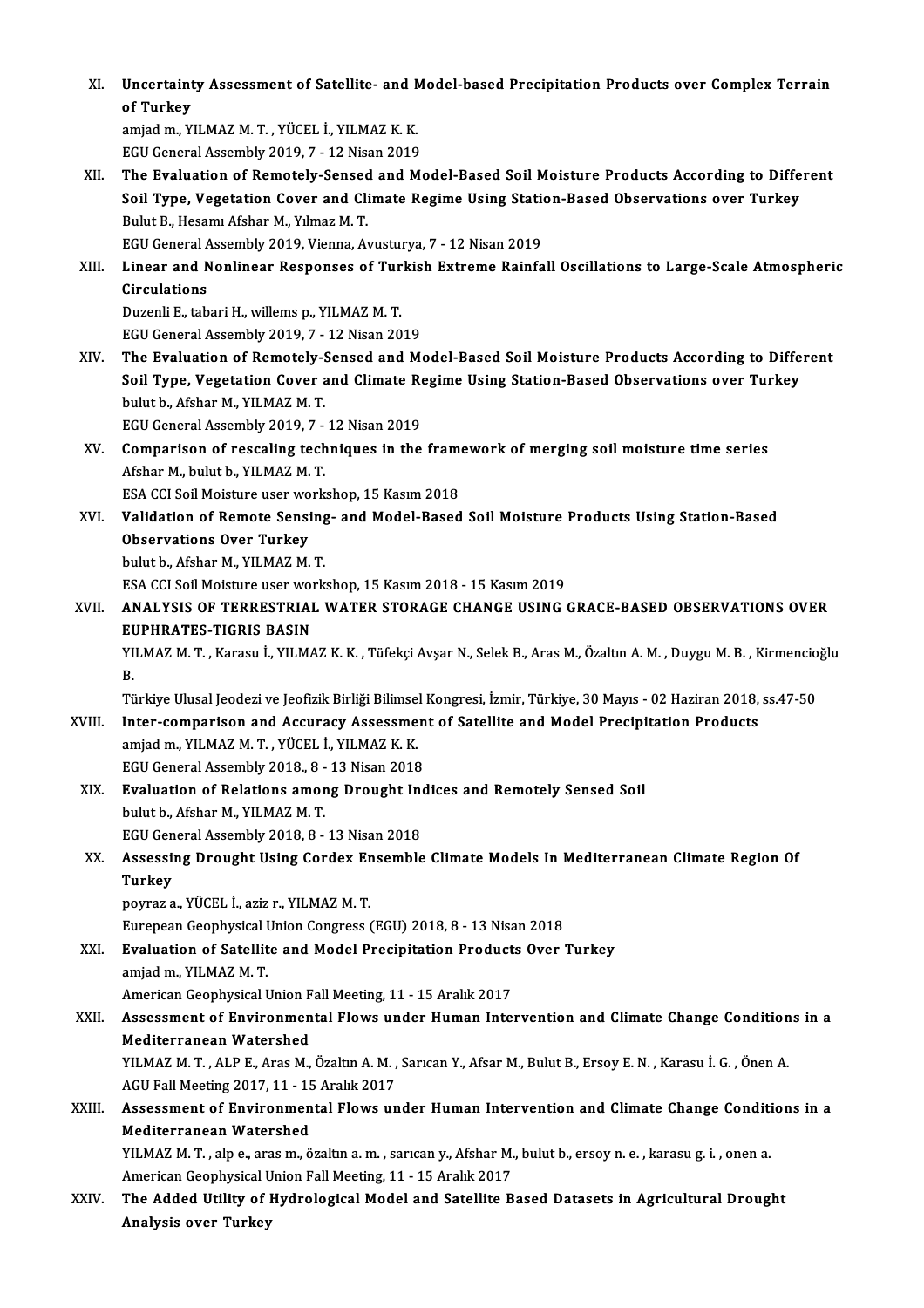bulut b., Afshar M., YILMAZ M.T. American Geophysical Union Fall Meeting, 11 - 15 Aralık 2017 bulut b., Afshar M., YILMAZ M. T.<br>American Geophysical Union Fall Meeting, 11 - 15 Aralık 2017<br>XXV. TRMM VE GPM UZAKTAN ALGILAMA VE ECMWF NUMERİK MODEL KAYNAKLI YAĞIŞ VERİLERİNİN<br>ROĞPULANMASI American Geophys<br>TRMM VE GPM U<br>DOĞRULANMASI<br><sup>VII MAZ M.T</sup>. əmi TRMM VE GPM UZAKTAN ALGILAMA<br>DOĞRULANMASI<br>YILMAZ M. T. , amjad m., YÜCEL İ., bulut b.<br>UZALMET IIL Meteorolojik Uzaktan Almlan DOĞRULANMASI<br>YILMAZ M. T. , amjad m., YÜCEL İ., bulut b.<br>UZALMET III. Meteorolojik Uzaktan Algılama Sempozyumu, Türkiye, 16 - 19 Ekim 2017 XXVI. Establishing a Critical Zone Observatory site in Turkey UZALMET III. Meteorolojik Uzaktan Algılama Sempozyumu, Türkiye, 16 - 19 Ekim 2017<br>Establishing a Critical Zone Observatory site in Turkey<br>DEMİR G., AKYÜREK S. Z. , BİNLEY A., YÜCEL İ., KENTEL ERDOĞAN E., MERZİ N., YILMAZ M Establishing a Critical Zone Observatory site in Turkey<br>DEMİR G., AKYÜREK S. Z. , BİNLEY A., YÜCEL İ., KENTEL ERDOĞAN E., MER<br>European Geosciences UnionGeneral Assembly 2017, 23 - 28 Nisan 2017<br>Investigation of the impact DEMIR G., AKYÜREK S. Z. , BINLEY A., YÜCEL I., KENTEL ERDOĞAN E., MERZI N., YILMAZ M. T. , YANMAZ A. M.<br>European Geosciences UnionGeneral Assembly 2017, 23 - 28 Nisan 2017<br>XXVII. Investigation of the impact of the nonlinea Europear<br>Investige<br>process<br>Afsbar M Investigation of the impact of<br>process<br>Afshar M., bulut b., YILMAZ M. T.<br>ECU Conoral Assembly 2017-22 process<br>Afshar M., bulut b., YILMAZ M. T.<br>EGU General Assembly 2017, 23 - 28 Nisan 2017 Afshar M., bulut b., YILMAZ M. T.<br>EGU General Assembly 2017, 23 - 28 Nisan 2017<br>XXVIII. Analysis of Agricultural Drought Using NOAH Root Zone Soil Moisture Estimates and MODIS Based<br>NDVI Velues ever Turkey EGU General Assembly 2017,<br>Analysis of Agricultural D<br>NDVI Values over Turkey Analysis of Agricultural Drou<br>NDVI Values over Turkey<br>bulut b., Afshar M., YILMAZ M. T.<br>ECU Conoral Assembly 2017-22 NDVI Values over Turkey<br>bulut b., Afshar M., YILMAZ M. T.<br>EGU General Assembly 2017, 23 - 28 Nisan 2017<br>Effect of Temporal Downespling of Wind De bulut b., Afshar M., YILMAZ M. T.<br>EGU General Assembly 2017, 23 - 28 Nisan 2017<br>XXIX. Effect of Temporal Downscaling of Wind Data on Hindcasting Extreme Wave Events and Wind Power<br>Density Studies over the Black Sea EGU General Assembly 2017, 23 - 28 Ni:<br>Effect of Temporal Downscaling of<br>Density Studies over the Black Sea Effect of Temporal Downscaling of Wind Data on Hindcasting<br>Density Studies over the Black Sea<br>BAYKAL C., GÜLER H. G. , ÖZYURT G., ak g. h. , kirezci ç., YILMAZ M. T.<br>American Ceenbysical Union Fall Meeting 2016, 12 , 16 Ap Density Studies over the Black Sea<br>BAYKAL C., GÜLER H. G. , ÖZYURT G., ak g. h. , kirezci ç., YILMAZ M. T.<br>American Geophysical Union Fall Meeting 2016, 12 - 16 Aralık 2016<br>Evaluation of CBACE based sroundwater starage sha BAYKAL C., GÜLER H. G. , ÖZYURT G., ak g. h. , kirezci ç., YILMAZ M. T.<br>American Geophysical Union Fall Meeting 2016, 12 - 16 Aralık 2016<br>XXX. Evaluation of GRACE based groundwater storage change information at Konya Close American Geophysical Union Fall Meeting 2016, 12 - 16 Aralık 2016<br>Evaluation of GRACE based groundwater storage change inf<br>using remote sensing and in situ measurements<br>YILMAZ K, K, , Saber M,, YILMAZ M, T, Evaluation of GRACE based grour<br>using remote sensing and in situ<br>YILMAZ K.K., Saber M., YILMAZ M.T.<br>American Coophysical Union Fall Moo American Geophysical Union Fall Meeting 2016, 12 - 16 Aralık 2016 YILMAZ K. K. , Saber M., YILMAZ M. T.<br>American Geophysical Union Fall Meeting 2016, 12 - 16 Aralık 2016<br>XXXI. Bffect Of Temporal Downscaling Methods of Long Term Wind Data on The Design Wave Parameters<br>in the Blask See American Geophys<br>Effect Of Tempol<br>in the Black Sea<br>ÖZVUPT C. RAVKA Effect Of Temporal Downscaling Methods of Long 1<br>in the Black Sea<br>ÖZYURT G., BAYKAL C., GÜLER H. G. , YILMAZ M. T. , AK H.<br>25TH International Conference on Coastal Engineering 17 in the Black Sea<br>ÖZYURT G., BAYKAL C., GÜLER H. G. , YILMAZ M. T. , AK H.<br>35TH International Conference on Coastal Engineering, 17 - 20 Kasım 2016<br>Estimation of Badar Based High Besolution Proginitation Product e ÖZYURT G., BAYKAL C., GÜLER H. G. , YILMAZ M. T. , AK H.<br>35TH International Conference on Coastal Engineering, 17 - 20 Kasım 2016<br>XXXII. Estimation of Radar Based High Resolution Precipitation Product over Turkey<br>YILMAZ M. 35TH International Conference on Coastal Enging<br>Estimation of Radar Based High Resolutio<br>YILMAZ M.T., Öztürk K., YÜCEL İ., YILMAZ K.K.<br>The Oth European Conference on Badar in Meta Estimation of Radar Based High Resolution Precipitation Product over Turkey<br>YILMAZ M. T. , Öztürk K., YÜCEL İ., YILMAZ K. K.<br>The 9th European Conference on Radar in Meteorology and Hydrology, 10 - 14 Ekim 2016<br>Evaluating t YILMAZ M. T. , Öztürk K., YÜCEL İ., YILMAZ K. K.<br>The 9th European Conference on Radar in Meteorology and Hydrology, 10 - 14 Ekim 2016<br>XXXIII. Evaluating the utility obtained by using radar based precipitation for predictio The 9th European Conference on Radar<br>Evaluating the utility obtained by us<br>western Black Sea basins of Turkey<br>VÜCEL LÄRAR A VUMAZM Turkey Evaluating the utility obtained by usi<br>western Black Sea basins of Turkey<br>YÜCEL İ., önen a., YILMAZM.T. , erdeme.<br>The <sup>Oth Euronean Conference on Boden i</sup> western Black Sea basins of Turkey<br>TÜCEL İ., önen a., YILMAZ M. T. , erdem e.<br>The 9th European Conference on Radar in Meteorology and Hydrology, 10 - 14 Ekim 2016 YÜCEL İ., önen a., YILMAZ M. T. , erdem e.<br>The 9th European Conference on Radar in Meteorology and Hydrology, 10 - 14 Ekim 2016<br>XXXIV. Inter comparison and accuracy assessment of TRMM 3B42 products over Turkey<br>amied m. XII amjad m., YILMAZ M. T. Inter comparison and accuracy assessment<br>amjad m., YILMAZ M. T.<br>EGU General Assembly 2016, 17 - 22 Nisan 2016<br>Evaluation of Croundwater Sterage shanges amjad m., YILMAZ M. T.<br>EGU General Assembly 2016, 17 - 22 Nisan 2016<br>XXXV. Evaluation of Groundwater Storage changes at Konya Closed Basin Turkey using GRACE based and<br>in situ measurements EGU General Assembly 2016, 17 - 22 Nisan 2016<br>Evaluation of Groundwater Storage change<br>in situ measurements<br>YILMAZ K. K., saber m., YILMAZ M. T. Evaluation of Groundwater Stora<br>in situ measurements<br>YILMAZ K. K. , saber m., YILMAZ M. T.<br>FCU Canaral Assembly 2016, 17, 22. in situ measurements<br>YILMAZ K. K. , saber m., YILMAZ M. T.<br>EGU General Assembly 2016, 17 - 22 Nisan 2016<br>Initial assessment of in situ based seil mois

- XXXVI. Initial assessment of in situ based soil moisture observations over Turkey<br>bulut b., cosh m., mladenova i., YILMAZ M, T. EGU General Assembly 2016, 17 - 22 Nisan 2<br>Initial assessment of in situ based soil<br>bulut b., cosh m., mladenova i., YILMAZ M. T.<br>ECU Conoral Assembly 2016, 17 - 22 Nisan 3 Initial assessment of in situ based soil mois<br>bulut b., cosh m., mladenova i., YILMAZ M. T.<br>EGU General Assembly 2016, 17 - 22 Nisan 2016<br>Analysis of lang term trands of presipitation bulut b., cosh m., mladenova i., YILMAZ M. T.<br>EGU General Assembly 2016, 17 - 22 Nisan 2016<br>XXXVII. Analysis of long term trends of precipitation estimates acquired using radar network in Turkey<br>XII MAZ M.T. VÜCEL İ. VII M
- EGU General Assembly 2016, 17 22<br>**Analysis of long term trends of p**<br>YILMAZ M. T. , YÜCEL İ., YILMAZ K. K.<br>FCU Canaral Assembly 2016, 17 22 Analysis of long term trends of precipitation<br>2012 YILMAZ M. T. , YÜCEL İ., YILMAZ K. K.<br>EGU General Assembly 2016, 17 - 22 Nisan 2016<br>Assessment of linear and nonlinear Technis YILMAZ M. T. , YÜCEL İ., YILMAZ K. K.<br>EGU General Assembly 2016, 17 - 22 Nisan 2016<br>XXXVIII. Assessment of linear and nonlinear Techniques in soil moisture time series rescaling<br>mobdi bysami a YUMAZM T
- EGU General Assembly 2016, 1<br><mark>Assessment of linear and n</mark><br>mehdi husami a., YILMAZ M. T.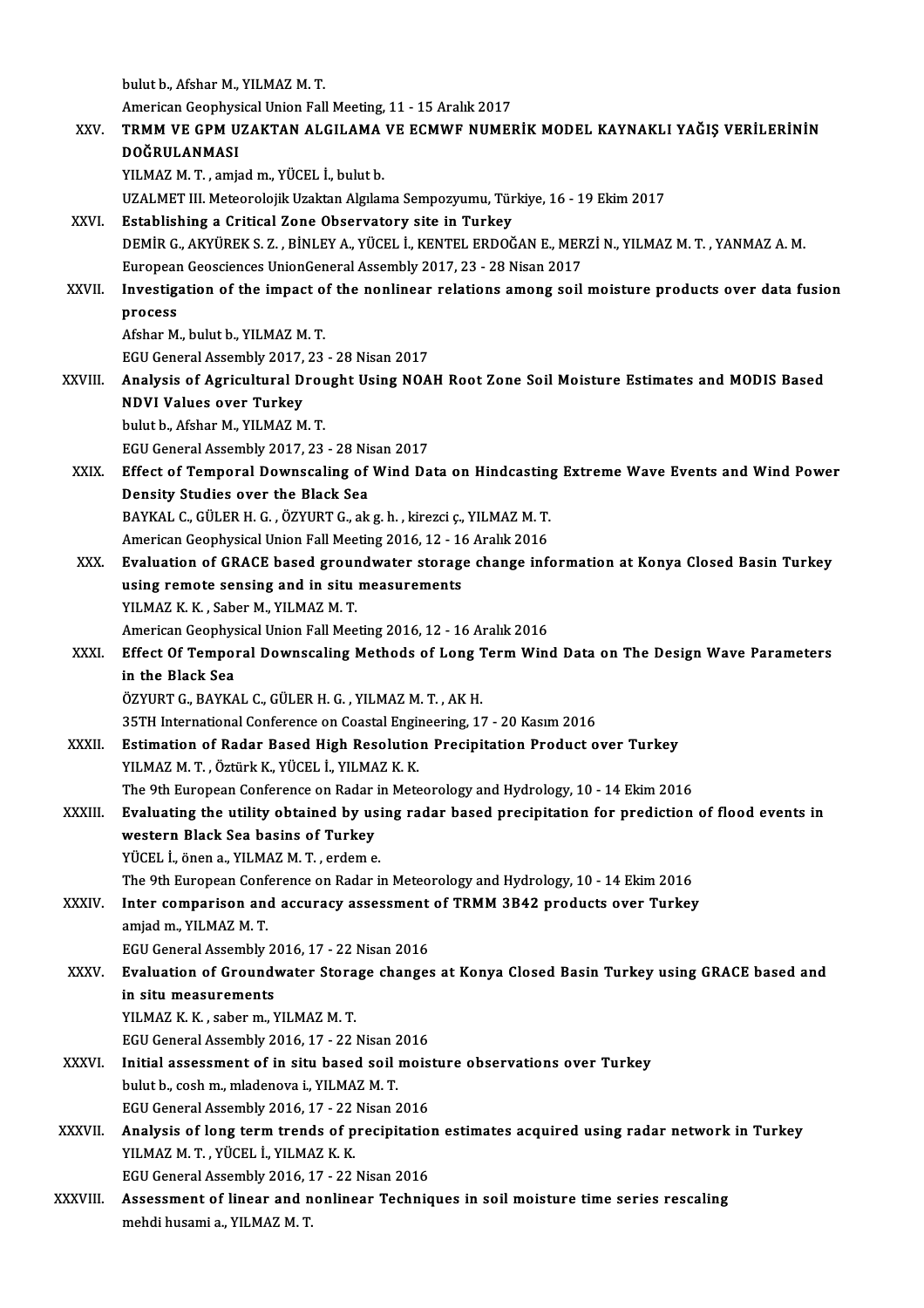egua<br>EGU General Assembly 2016, 17 - 22 Nisan 2016<br>Investigation of the relation between the re

|              | EGU General Assembly 2016, 17 - 22 Nisan 2016                                                               |
|--------------|-------------------------------------------------------------------------------------------------------------|
| <b>XXXIX</b> | Investigation of the relation between the return periods of major drought characteristics using             |
|              | copula functions                                                                                            |
|              | afsar m. h., ŞORMAN A. Ü., YILMAZ M. T.                                                                     |
|              | EGU General Assembly 2016, 17 - 22 Nisan 2016                                                               |
| XL.          | The Added Utility Of Nonlinear Techniques In Rescaling Soil Moisture Time Series                            |
|              | madhi a , YILMAZ M.T.                                                                                       |
|              | American Geophysical Union Fall Meeting 2015, 14 - 18 Aralık 2015                                           |
| XLI.         | Quality control of station based soil moisture observations retrieved over Turkey                           |
|              | bulut b., YILMAZ M. T., micheal c., iliana m.                                                               |
|              | American Geophysical Union Fall Meeting 2015, 14 - 18 Aralık 2015                                           |
| XLII.        | Accuracy assessment of TRMM 3B42 V6 and V7 products using station data over various                         |
|              | topographical regions in Turkey                                                                             |
|              | muhammad a , YILMAZ M. T.                                                                                   |
|              | American Geophysical Union Fall Meeting 2015, 14 - 18 Aralık 2015                                           |
| XLIII.       | Tropical Rainfall Measuring Mission Uydu Kaynaklı Yağmur Verilerinin Yer Gözlemleri ile                     |
|              | Karşılaştırılması                                                                                           |
|              | YILMAZ M.T., muhammad a., meriç s.                                                                          |
|              | II. Meteorolojik Uzaktan Algılama Sempozyumu, Antalya, 3-5 Kasim 2015, Türkiye, 3 - 05 Kasım 2015           |
| XLIV.        | Model accuracy impact through rescaled observations in hydrological data assimilation studies               |
|              | YILMAZ M.T., wade c., dongryeol r.                                                                          |
|              | EGU General Assembly 2015, 12 - 17 Nisan 2015                                                               |
| XLV.         | Optimal averaging of soil moisture predictions from ensemble land surface model simulations                 |
|              | wade c., ChunHsu S., dongryeol r., YILMAZ M.T.                                                              |
|              | EGU General Assembly 2015, 12 - 17 Nisan 2015, cilt.0                                                       |
| XLVI.        | Quality control of station based soil moisture observations over Turkey                                     |
|              | YILMAZ M. T., bulut b., micheal c., iliana m.                                                               |
|              | EGU General Assembly 2015, 12 - 17 Nisan 2015                                                               |
| XLVII.       | Diagnosing Neglected Soil Moisture Source Sink Processes via a Thermal Infrared based Two Source            |
|              | <b>Energy Balance Model</b>                                                                                 |
|              | Hain C., Crow W., Anderson M., YILMAZ M. T.                                                                 |
|              | American Geophysical Union Fall Meeting 2014, 15 - 19 Aralık 2014                                           |
| XLVIII.      | Impact of the difference between observation and model seasonality and anomaly components on                |
|              | hydrological data assimilation studies                                                                      |
|              | YILMAZ M.T., crow w., ryu d.                                                                                |
|              | American Geophysical Union Fall Meeting 2014, 15 - 19 Aralık 2014                                           |
| XLIX.        | Türkiye deki Toprak Neminin NOAH Hidrolojik Yeryüzü Modeli İle İncelenmesi                                  |
|              | bulut b., YILMAZ M. T., SÖNMEZ İ., ŞORMAN A. Ü.                                                             |
|              | Second International Drought and Desertification Symposium, Konya, 16-18 September 2014, 16 - 18 Eylül 2014 |
| L.           | Towards continuous remote estimates of flooded area in the Sudd Wetland                                     |
|              | Wilusz D. C., Zaitchik B., Anderson M. C., Hain C. R., YILMAZ M. T.                                         |
|              | 2014 UCOWR / NIWR/ CUAHSI ANNUAL CONFERENCE, 18 - 20 Haziran 2014                                           |
| LI.          | <b>Gravity Recovery and Climate Experiment</b>                                                              |
|              | YILMAZ M T                                                                                                  |
|              | National Hydrology Committee Steering Group Meeting and Workshop, 10 - 11 Şubat 2014                        |
| LII.         | Data fusion techniques for mapping daily water use and vegetation stress at field scales                    |
|              | Anderson M. C., Cammalleri C., Gao F., Wang P., Hain C., YILMAZ M. T., Kustas W.                            |
|              | 94th American Meteorological Society Annual Meeting, 2 - 06 Şubat 2014                                      |
| LIII.        | Satellite based water balance of the Nile River basin a multisensor approach                                |
|              | Zaitchik B. F., Anderson M. C., Ozdogan M., YILMAZ M. T.                                                    |
|              | American Geophysical Union Fall Meeting 2013, 9 - 13 Aralık 2013                                            |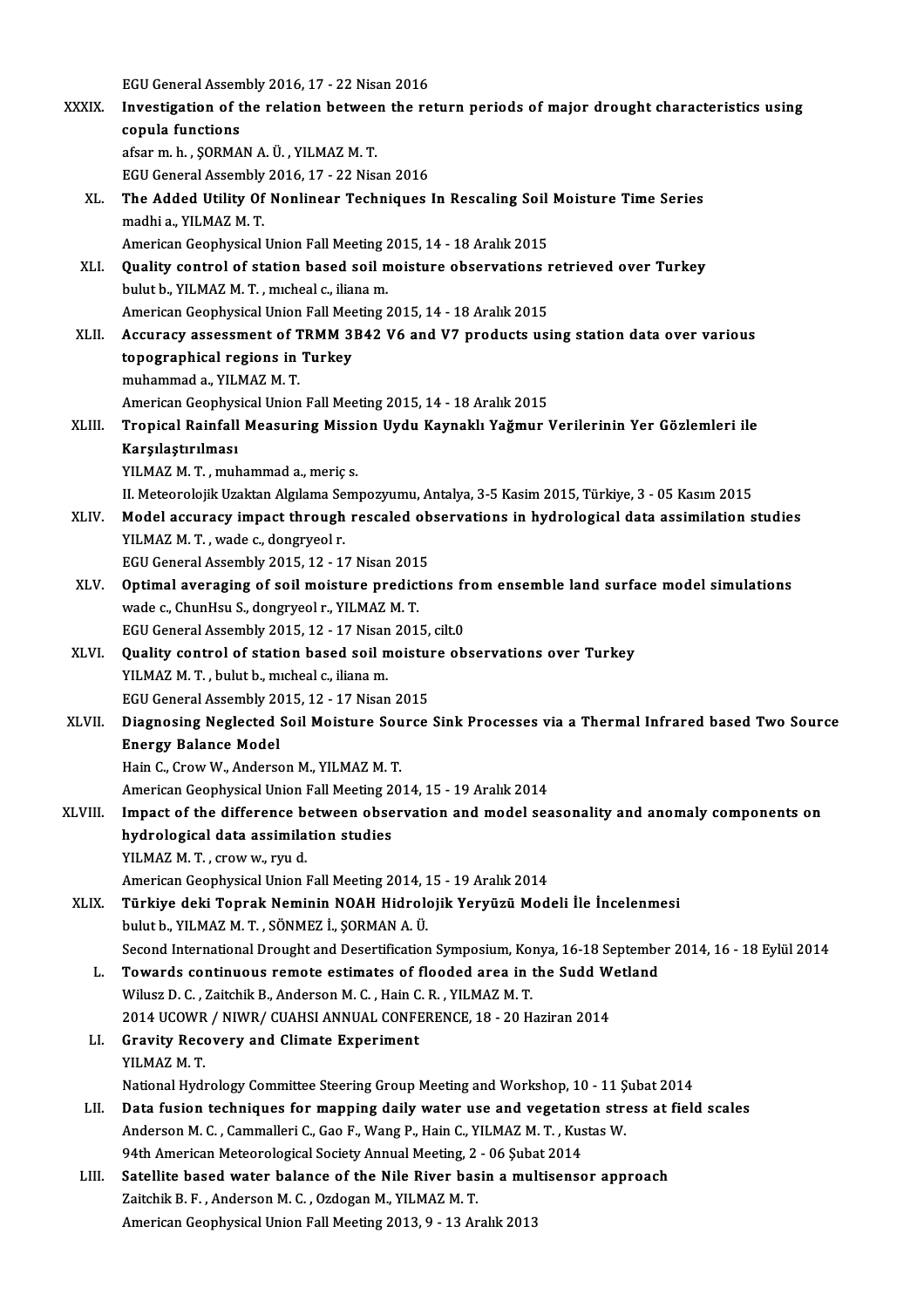| LIV.    | Evaluation Of Assumptions In Soil Moisture Triple Collocation Studies                                       |
|---------|-------------------------------------------------------------------------------------------------------------|
|         | YILMAZ M. T., Crow W.                                                                                       |
|         | American Geophysical Union Fall Meeting 2013, 9 - 13 Aralık 2013                                            |
| LV.     | Application of the Auto Tuned Land Assimilation System ATLAS to ASCAT and SMOS soil moisture                |
|         | retrieval products                                                                                          |
|         | crow w., YILMAZ M.T.                                                                                        |
|         | IGARSS 2013, 21 - 26 Temmuz 2013                                                                            |
| LVI.    | Modellenen ve istasyonlarda ölçülen toprak neminin karşılaştırılması                                        |
|         | YILMAZ M.T., ŞORMAN A. Ü., SÖNMEZ İ.                                                                        |
|         | III. TÜRKİYE İKLİM DEĞİŞİKLİĞİ KONGRESİ, TİKDEK (III. Climate Change in Turkey Meeting) 3 – 5 Haziran 2013, |
|         | İstanbul, Türkiye, 3 - 05 Haziran 2013                                                                      |
| LVII.   | Monitoring evapotranspiration and water resources with thermal infrared geostationary sensors An            |
|         | intercomparison with model based ET predictions and tower observations                                      |
|         | Hain C., Anderson M., Zhan X., YILMAZ M.T.                                                                  |
|         | 93rd American Meteorological Society Annual Meeting, 6 - 09 Ocak 2013                                       |
| LVIII.  | The Optimality of Potential Rescaling Approaches in Land Data Assimilation<br>YILMAZ M. T., Crow W.         |
|         | 93rd American Meteorological Society Annual Meeting, 6 - 09 Ocak 2013                                       |
| LIX.    | Treatment of systematic errors in land data assimilation systems                                            |
|         | Crow W, YILMAZ M.T.                                                                                         |
|         | American Geophysical Union Fall Meeting 2012, 3 - 07 Aralık 2012                                            |
| LX.     | Reducing Water Imbalance in Land Data Assimilation Ensemble Filtering without Perturbed                     |
|         | <b>Observations</b>                                                                                         |
|         | DelSole T. M., YILMAZ M. T., Houser P. R.                                                                   |
|         | American Geophysical Union Fall Meeting 2012, 3 - 07 Aralık 2012                                            |
| LXI.    | Comparison of Prognostic and Diagnostic Approaches to Modeling Evapotranspiration in the Nile               |
|         | <b>River Basin</b>                                                                                          |
|         | YILMAZ M. T., Anderson M. C., Zaitchik B. F., Crow W., Hain C., Ozdogan M., Chun J. A.                      |
|         | American Geophysical Union Fall Meeting 2012, 3 - 07 Aralık 2012                                            |
| LXII.   | ALEXI evapotranspiration estimate analysis over the Nile Basin                                              |
|         | Anderson M., Kustas W., YILMAZ M. T., Hain C., Zhan X.                                                      |
|         | African Climate Conference Workshop, Earth and Planetary Sciences Department, Johns Hopkins University,     |
| LXIII.  | Baltimore, 15 Kasım 2012<br>0 10 degree soil moisture retrievals from passive microwave observations        |
|         | Parinussa R., Richard de J., YILMAZ M. T., Anderson M., Hain C.                                             |
|         | EGU General Assembly 2012, 22 - 27 Nisan 2012                                                               |
| LXIV.   | An Objective Methodology For Merging Satellite And Model Based Soil Moisture Products                       |
|         | YILMAZ M.T., Crow W., Anderson M., Hain C.                                                                  |
|         | 23th Annual Beltsville Area USDA BARC Poster-Day, 19 Nisan 2012                                             |
| LXV.    | An Objective Methodology to Merge Satellite and Model Based Soil Moisture Products                          |
|         | YILMAZ M.T., Crow W., Anderson M.C., Hain C.                                                                |
|         | 92nd American Meteorological Society Annual Meeting, 22 - 26 Ocak 2012                                      |
| LXVI.   | An Objective Methodology to Optimally Merge Satellite and Model Based Soil Moisture Products for            |
|         | <b>Obtaining a New Drought Product</b>                                                                      |
|         | YILMAZ M.T., Crow W., Anderson M.C., Hain C.                                                                |
|         | American Geophysical Union Fall Meeting 2011, 5 - 09 Aralık 2011                                            |
| LXVII.  | Remotely Sensed Terrestrial Water Balance of the Nile Basin                                                 |
|         | Smith T., Zaitchik B., Anderson M., YILMAZ M. T., Alo C., Rodell M.                                         |
|         | American Geophysical Union Fall Meeting 2011, 5 - 09 Aralık 2011                                            |
| LXVIII. | Towards an Integrated Soil Moisture Drought Monitor for East Africa                                         |
|         | Anderson W. B., Hain C., Zaitchik B. F., Anderson M. C., Aga Alo C., YILMAZ M. T.                           |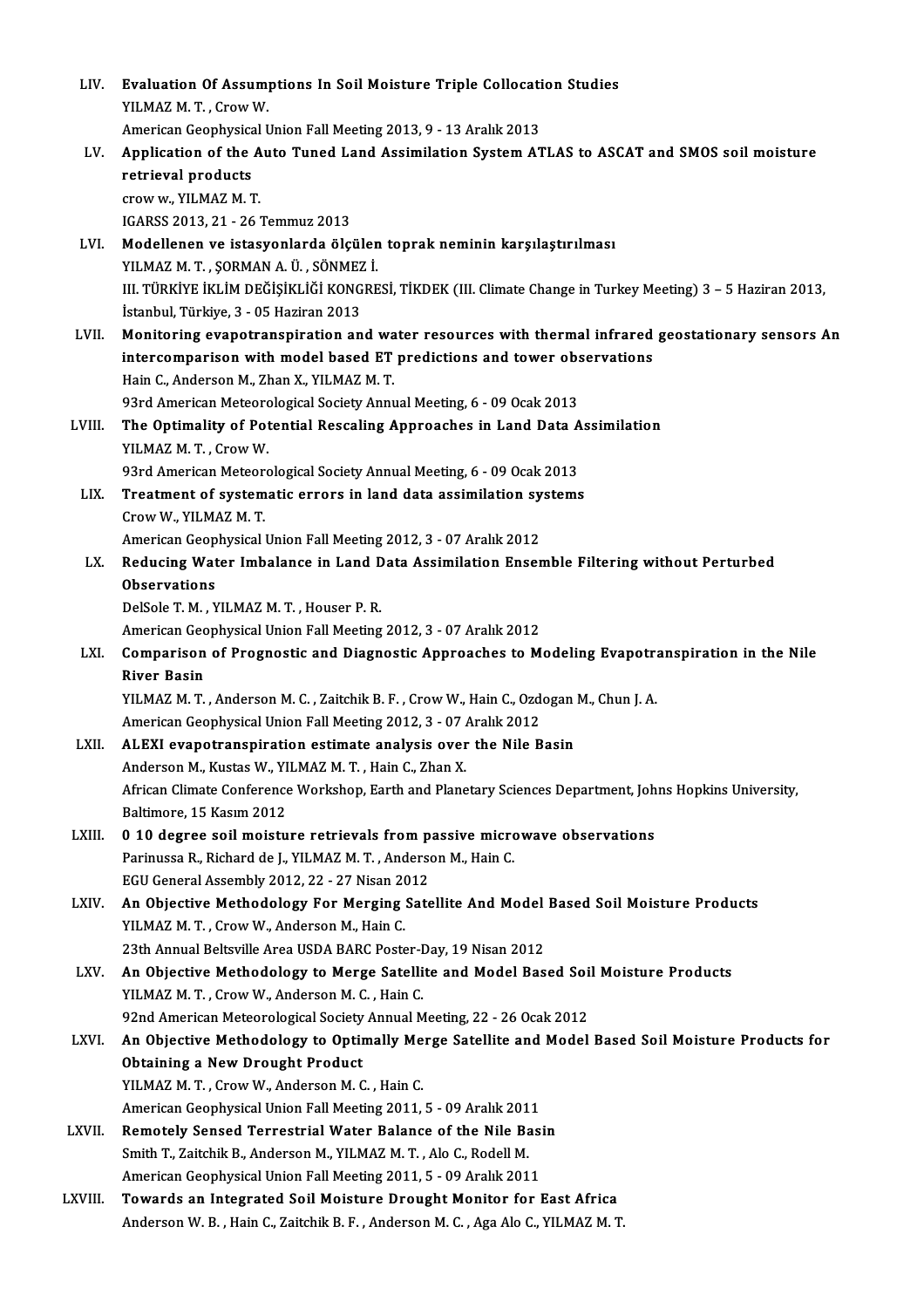|                | American Geophysical Union Fall Meeting 2011, 5 - 09 Aralık 2011                                                                                               |
|----------------|----------------------------------------------------------------------------------------------------------------------------------------------------------------|
| <b>LXIX</b>    | ALEXI analysis of water consumption in the Nile Basin                                                                                                          |
|                | Anderson M., YILMAZ M. T.                                                                                                                                      |
|                | Meeting of Managing Water under Climate Chinge in Blue Nile Headwaters, 7 - 10 Temmuz 2011                                                                     |
| LXX.           | ALEXI evapotranspiration estimate analysis over the Nile basin                                                                                                 |
|                | YILMAZ M.T., Anderson M.                                                                                                                                       |
|                | Managing Water under Climate Change in the Blue Nile Headwaters Workshop, 7 - 10 Temmuz 2011                                                                   |
| LXXI.          | Introducing Water Budget Constraint To Improve Land Data Assimilation Performance                                                                              |
|                | YILMAZ M.T., DelSole T., Houser P.                                                                                                                             |
|                | JCSDA 9th Workshop on Satellite Data Assimilation, 24 - 25 Mayıs 2011                                                                                          |
| <b>LXXII</b>   | Using USDA ALEXI Evapotranspiration Product to Obtain Skillful Water Budget Estimations Over Nile                                                              |
|                | <b>River Basin</b>                                                                                                                                             |
|                | YILMAZ M. T., Crow W., Anderson M.                                                                                                                             |
|                | 22nd Annual Beltsville Area USDA BARC Poster-Day, 17 Nisan 2011                                                                                                |
| LXXIII.        | Comparison of vegetation water content estimates from WindSat and MODIS                                                                                        |
|                | Hunt Jr. E. R., Li L., Yilmaz M. T., Jackson T. J.                                                                                                             |
|                | 2010 30th IEEE International Geoscience and Remote Sensing Symposium, IGARSS 2010, Honolulu, HI, Amerika                                                       |
|                | Birleşik Devletleri, 25 - 30 Temmuz 2010, ss.3879-3881                                                                                                         |
| <b>LXXIV</b>   | Square Root Filters in Land Data Assimilation Studies                                                                                                          |
|                | YILMAZ M.T., Houser P., DelSole T.                                                                                                                             |
|                | Remote Sensing and Hydrology Symposium, 27 - 30 Eylül 2010                                                                                                     |
| LXXV.          | Predictability of Seasonal Precipitation Using Joint Probabilities                                                                                             |
|                | YILMAZ M.T., DelSole T.                                                                                                                                        |
|                | 90th American Meteorological Society Annual Meeting, 17 - 21 Ocak 2010                                                                                         |
| <b>LXXVI</b>   | Precipitation uncertainty How well do we know this critical hydrological variable                                                                              |
|                | Houser P., Feng X., Shrestha R., YILMAZ M.T.                                                                                                                   |
|                | EGU General Assembly 2009, 19 - 24 Nisan 2009                                                                                                                  |
| <b>LXXVII</b>  | Land surface modeling using optimally merged Precipitation data from multiple sources                                                                          |
|                | YILMAZ M. T., Shrestha R., Houser P. R., Anantharaj V.                                                                                                         |
|                | American Geophysical Union Fall Meeting 2008, 15 - 19 Aralık 2008                                                                                              |
| <b>LXXVIII</b> | Remote sensing of canopy water content during SMEX'04 and SMEX'05 using shortwave-infrared                                                                     |
|                | reflectances                                                                                                                                                   |
|                | Hunt Jr. E. R., Yilmaz M. T., Jackson T. J.                                                                                                                    |
|                | 2008 IEEE International Geoscience and Remote Sensing Symposium - Proceedings, Boston, MA, Amerika Birleşik                                                    |
|                | Devletleri, 6 - 11 Temmuz 2008, cilt.2                                                                                                                         |
| LXXIX.         | Remote sensing of leaf equivalent water thickness and vegetation water content using shortwave                                                                 |
|                | infrared reflectances                                                                                                                                          |
|                | Hunt E., YILMAZ M. T., Jackson T.                                                                                                                              |
|                | ASPRS 2008 Annual Conference, 28 Nisan - 02 Mayıs 2008                                                                                                         |
| <b>LXXX</b>    | Effect of land cover classification map resolution in land surface modeling studies                                                                            |
|                | YILMAZ M.T., Houser P., Shrestha R.                                                                                                                            |
|                | American Geophysical Union Fall Meeting 2007, 10 - 14 Aralık 2007                                                                                              |
| <b>LXXXI</b>   | Remote sensing of vegetation water content using shortwave infrared reflectances                                                                               |
|                | Hunt Jr. E. R., Yilmaz M. T.                                                                                                                                   |
|                | Remote Sensing and Modeling of Ecosystems for Sustainability IV, San Diego, CA, Amerika Birleşik Devletleri, 28 -                                              |
|                | 29 Ağustos 2007, cilt.6679                                                                                                                                     |
| LXXXII.        | Scaling vegetation water content from thematic mapper to MODIS during SMEX04                                                                                   |
|                | Hunt Jr. E. R., Yilmaz M. T., Jackson T. J.                                                                                                                    |
|                | 2006 IEEE International Geoscience and Remote Sensing Symposium, IGARSS, Denver, CO, Amerika Birleşik<br>Devletleri, 31 Temmuz - 04 Ağustos 2006, ss.1945-1948 |
| LXXXIII.       | Vegetation water content from Landsat 5 thematic mapper during the Soil Moisture Experiment                                                                    |
|                |                                                                                                                                                                |